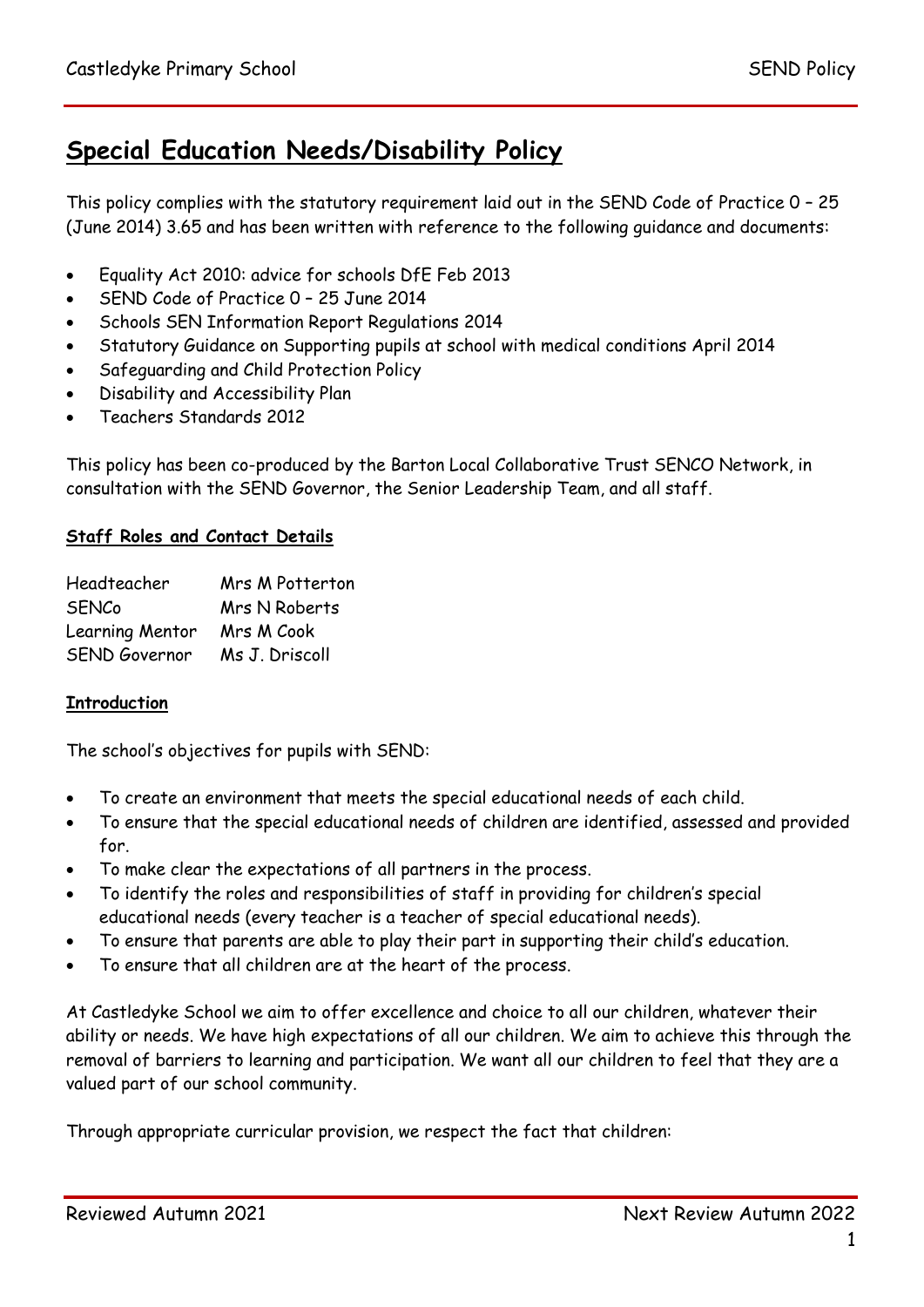- have different educational and behavioural needs and aspirations.
- require different strategies for learning.
- acquire, assimilate and communicate information at different rates.
- need a range of different teaching approaches and experiences.

This policy refers to children and young people with special educational needs and disabilities (SEND) including why and how Castledyke School works with them. The guiding principle informing this policy is ensuring that children and young people with SEND are given equal opportunities to fulfil their academic and personal potential and are enabled and encouraged to feel worthy and important members of the school community.

The Education Act 1996 states that a child has special educational needs if he/she has a significantly greater difficulty in learning than the majority of children in the same age group or has a disability which either prevents or hinders him/her from making use of educational facilities of a kind generally provided for children of the same age group in mainstream schools within the local authority (LA). Special educational provision includes that which is additional to, or different from the provision generally made for pupils of the same age.

The Disability Discrimination Act (DDA) 1995 defines disability as 'a person with a physical or mental impairment which has a substantial long-term adverse effect on their ability to carry out normal day-to-day activities.' Thus the legal definition of disability is not the same as the definition of special educational needs.

It is therefore possible to be disabled under the DDA and not have SEN, and vice versa. It is also possible to be both disabled under the DDA and have SEN.

Pupils with SEN and/or disabilities admitted to Castledyke School could have difficulties with one or more of:

- cognition and learning
- communication and interaction
- social, emotional and mental health
- sensory and/or physical

## **Aims**

At Castledyke School, we are committed to offering an inclusive curriculum to ensure the best possible progress for all of our pupils regardless of their needs or abilities. We aim to give every pupil the opportunity to experience success in learning and to achieve as high a standard as possible.

'Pupils have Special Educational Needs if they have a learning difficulty which calls for special educational provision to be made for them.'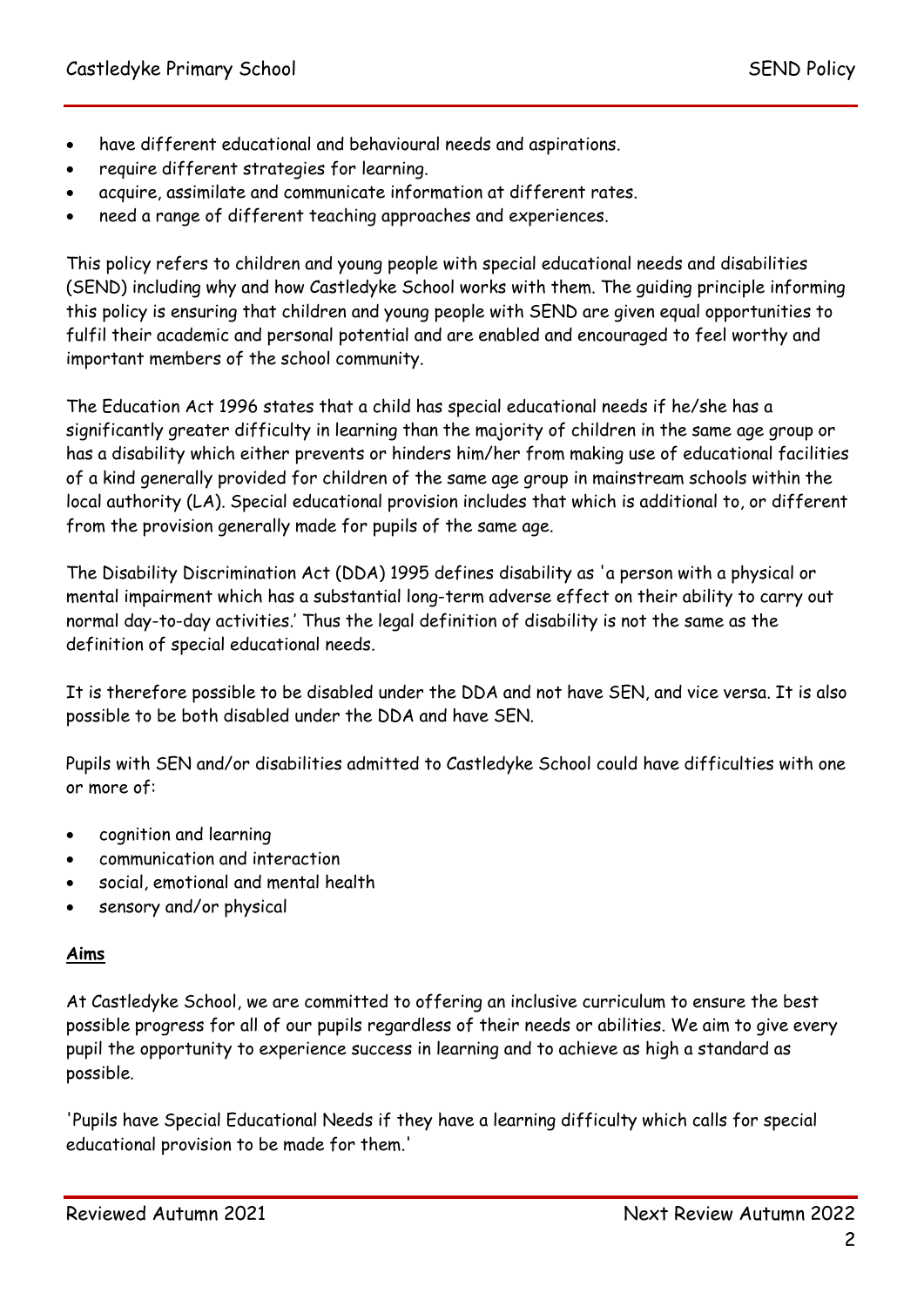Our school provides a broad and balanced curriculum for all children. The **National Curriculum** is our starting point for planning that meets the specific needs of individuals and groups of children. When planning, teachers set suitable learning challenges and respond to children's diverse learning needs. Some children have barriers to learning that mean they have special needs and require particular action by the school. These requirements are likely to arise as a consequence of a child having special educational needs. Teachers take account of these requirements and make provision, where necessary, to support individuals or groups of children and thus enable them to participate effectively in curriculum and assessment activities. Such children may need additional or different help from that given to other children of the same age. Children may have special educational needs either throughout or at any time during their school career.

This policy ensures that curriculum planning and assessment for children with special educational needs takes account of the type and extent of the difficulty experienced by the child.

The aims of this policy are:

- to ensure that the school complies with the requirements of the *SEND Code of Practice 2014* and other statutory guidance and are implemented effectively within the school.
- to ensure that our expectations of every pupil with special educational needs and/or disabilities are sufficiently high and they are presented with maximum opportunity to achieve economic wellbeing.

## **The specific aims/objectives of our SEND policy are as follows**

- To identify pupils with special educational needs and disabilities and ensure that their needs are met.
- To ensure that pupils with special educational needs and disabilities are included in all (appropriate) activities of the school.
- To ensure that all learners make the **best** possible progress.
- To ensure parents are informed and involved in the processes surrounding their child's special needs and that there is effective communication between parents and school.
- To ensure that learners have the opportunity to express their views and are fully involved and supported in decisions which affect their education.
- To operate a 'whole pupil, whole school' (NASEN updating SEND Policy, 2014:3) approach to the management and provision of support for special educational needs.
- To ensure that the named Special Educational Needs Co-ordinator (SENCo) works within the SEND Inclusion policy and follows the SEND Code of Practice 2014.
- To provide support and advice for all staff working with special educational needs pupils.
- To promote effective partnership and involve outside agencies when appropriate.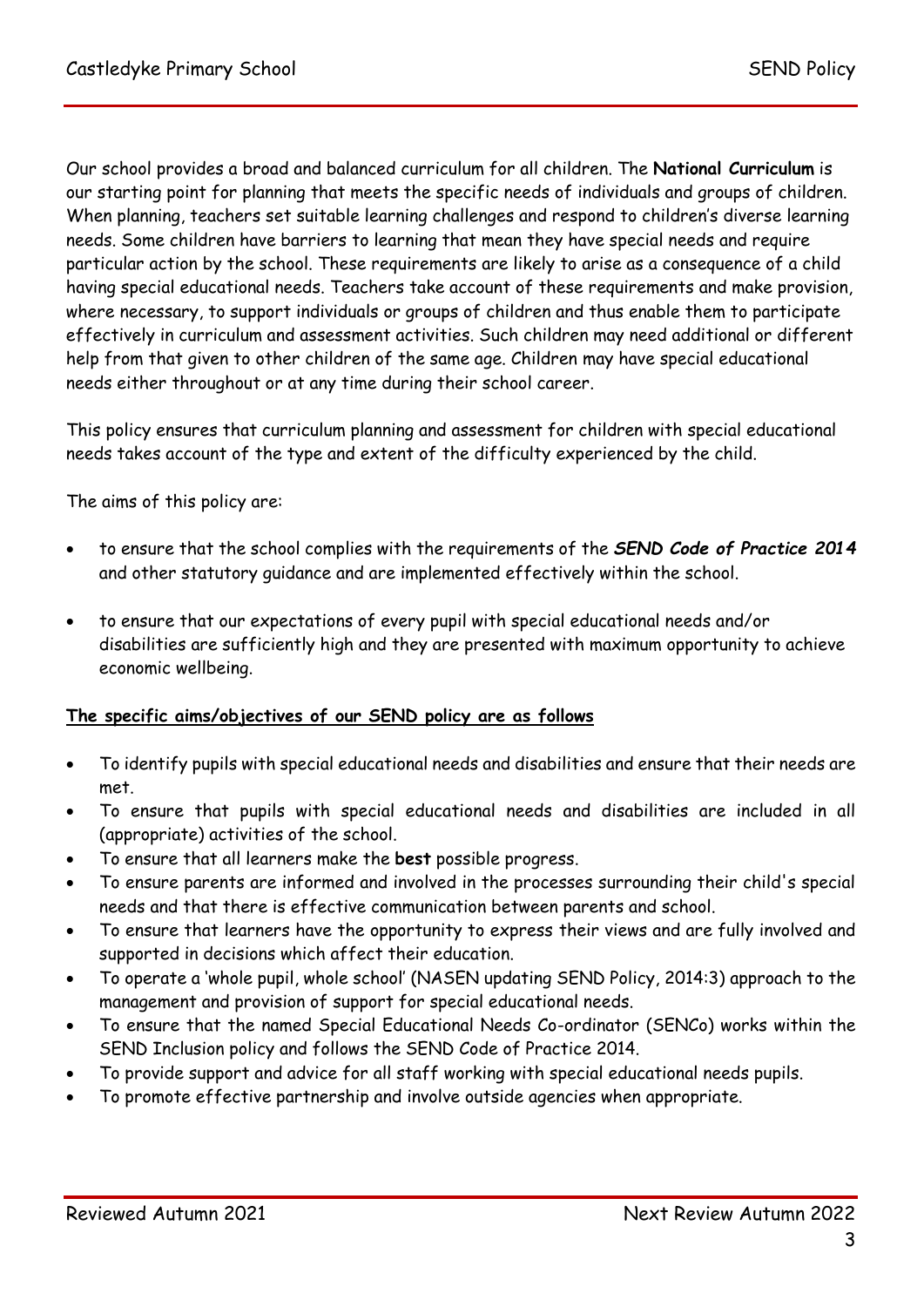## **Objectives of the governing body in making provision for pupils with SEND**

- Do its best to ensure that the necessary provision is made for any pupil who has SEND.
- Determine the key responsibilities of the SENCo and monitor the effectiveness of the SENCo in undertaking those responsibilities.
- Make sure that all staff are aware of the importance of identifying and making provision for pupils with SEND.
- Make sure that parents are notified of a decision by the school that SEND provision is being made for their child.
- Make sure pupils with SEND, experience a broad and balanced curriculum, as appropriate to their needs.
- Make sure, when a child has been identified as having SEND, the SENCo disseminates this information to all relevant staff.
- Ensure that all staff are aware of the SEND policy of the school.
- Ensure all staff work appropriately with SEND children.
- Have regard to the SEND Code of Practice 2014 when carrying out its duties toward all pupils with SEND.
- Ensure the school's SEND policy and School SEND Information Report is accessible to all parents via the school website and paper copy if required.
- Consult the L.A. and support collaborative working within the Barton Local Collaborative Trust.

### **Admissions**

The Governing Body has agreed with the L.A. admission's criteria which do not discriminate against pupils with special education needs or disabilities and its admission's policy has due regard for the guidance in the SEND Code of Practice 2014. Parents or carers seeking the admission of a pupil with mobility difficulties are advised to approach the school well in advance so that consultations can take place and suitable arrangements made for that child's admission.

#### **Implementation**

The school has regard to all the requirements of the SEND Code of Practice 2014. The SEND Code promotes a common and graduated 4 stage approach (assess, plan, do, review). The impact of this cycle is then considered before planning the next. It recognises that there is a continuum of SEND. In order that children make at least expected progress, increased specialist expertise may be required.

#### **Co-ordination of the school's special educational provision**

- It is the responsibility of the SENCo to monitor the provision of education for pupils with special educational needs at the school.
- A list of all teaching and support staff can be found in the school's prospectus.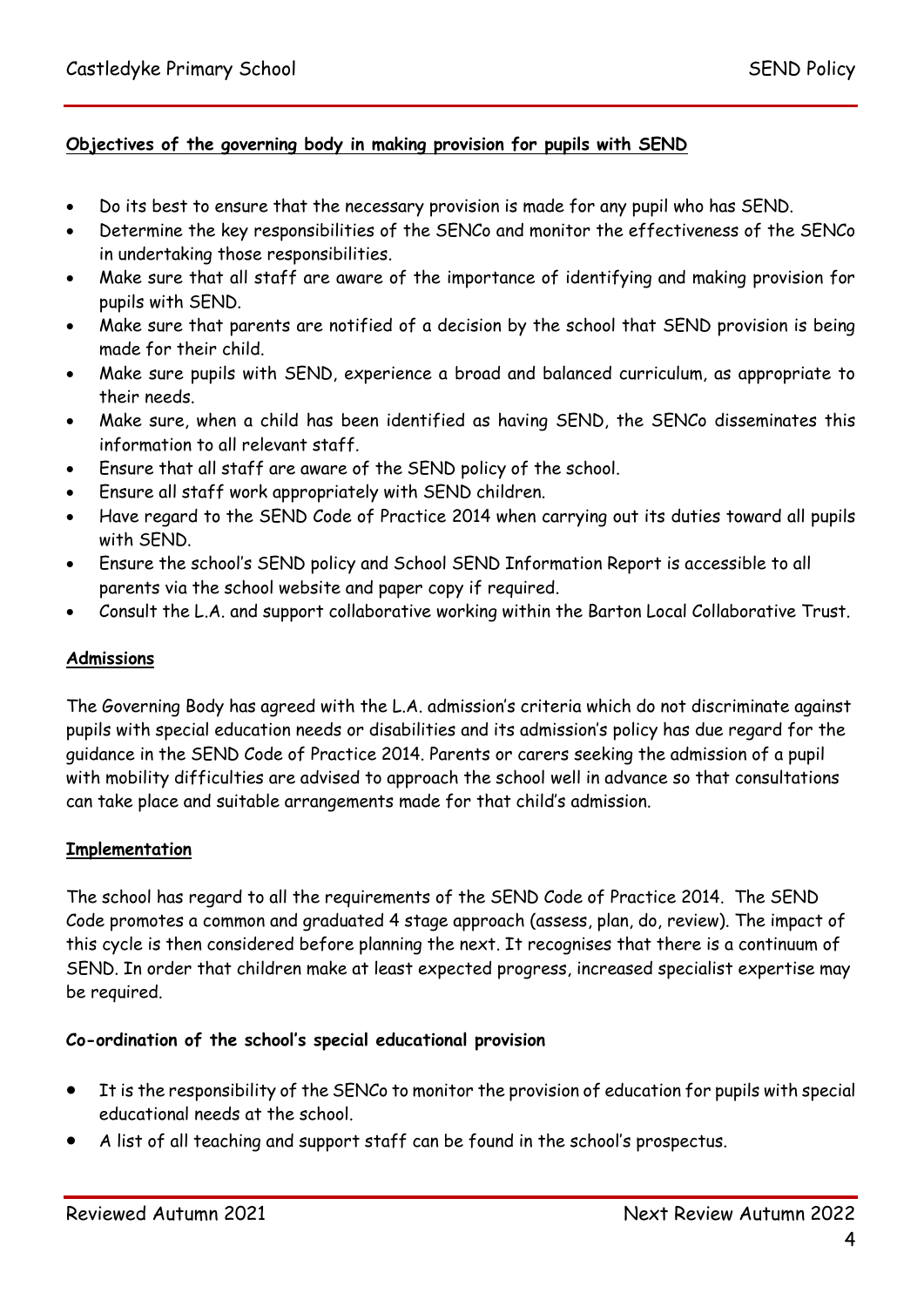# **The arrangements for co-ordinating the provision of education for pupils with special educational needs at the school**

Identification and Assessment of special educational needs:

The school is committed to early identification of special educational needs and adopts a graduated response to meeting special educational needs in line with the SEND Code of Practice 2014. The four broad categories of need (cognition and learning, communication and interaction, social, emotional and mental health and sensory and/or physical) detailed in the Code give an overview of the range of needs covered but as a school, we identify the needs of the whole child which will include not just their special educational need(s).

For a pupil to be categorised as SEND Support and in need of intervention, a range of evidence is collected through the usual assessment and monitoring arrangements. If this suggests that the child is not making the expected progress, the SENCo, with all stakeholders, will decide whether additional and / or different provision is necessary.

Provision/Action

Provision or action that is additional to or different from that available to all will be recorded in an Individual Education Plan (IEP) and/or Individual Behaviour Plan (IBP). This will be produced collaboratively between the class teacher, SENCo, the pupil, parents and carers. It may also involve consultation and advice from external agencies. The support plan will be reviewed and amended as necessary.

The support plan will set targets for the pupil and will detail:

- clear next steps
- notes from discussions
- outline of parental support or involvement at home
- agreed date of review
- a note where pupils are making limited progress an outline of specialist service to be accessed and to what end
- suggestions on effective teaching approaches
- note of appropriate equipment, materials or software
- intervention strategies
- pupils views ambitions/ goals and how they like to learn

If, despite significant support and intervention at SEND Support level, the school has evidence that a pupil is making insufficient progress we may seek further advice and support from outside professionals. These professionals will be invited to contribute to the monitoring and review of progress. Pupils and parents will be fully involved and kept informed about the involvement of external agencies and proposed interventions.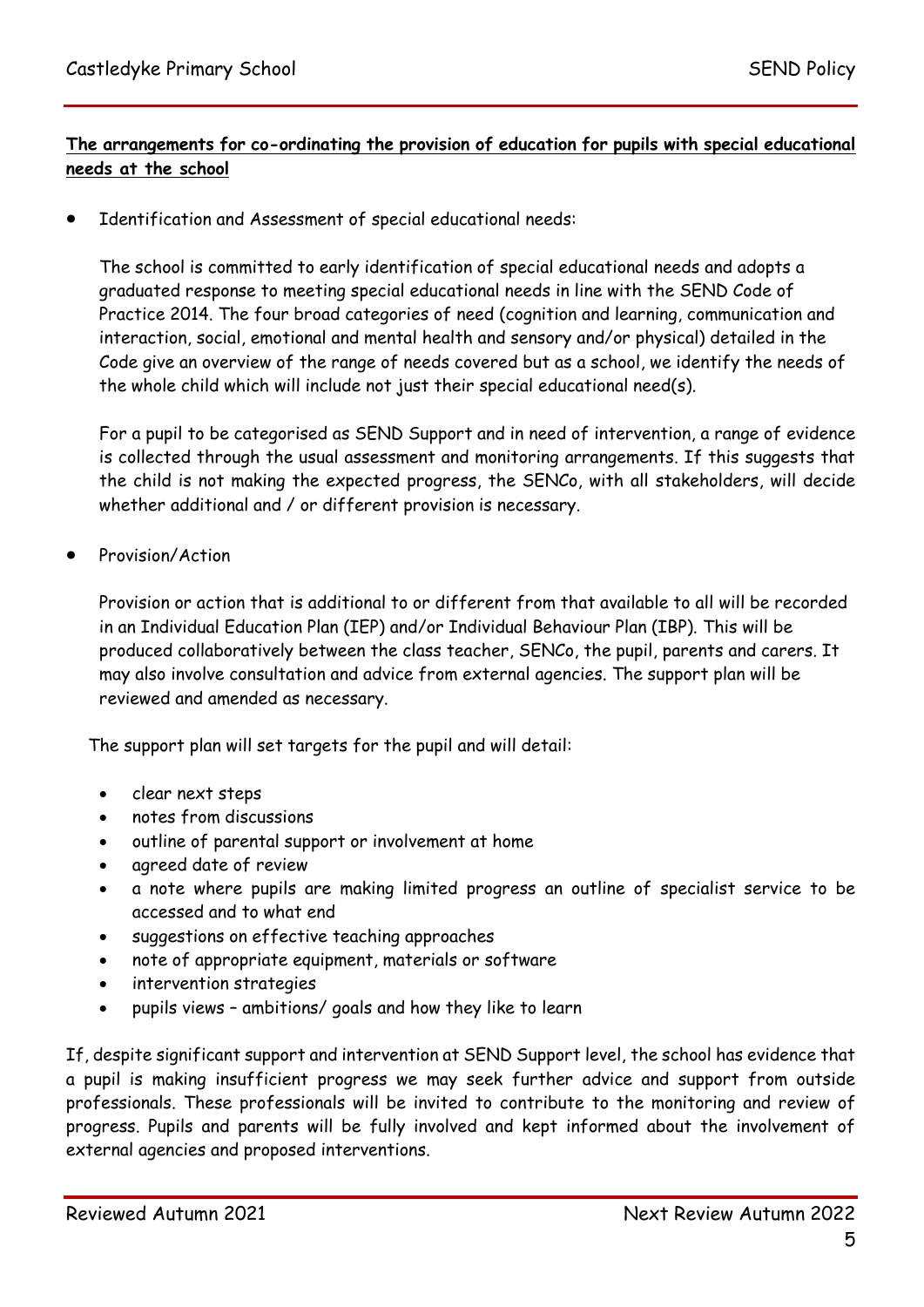For pupils who have an Education Health Care Plan (EHCP), their progress and the support outlined in their EHCP will be reviewed annually and a report provided for the Local Authority. If a pupil makes sufficient progress an EHCP may be discontinued by the Local Authority. This will be in addition to the review of support plan.

## **SEND Provision**

All teachers at Castledyke School are teachers of pupils with SEND and are responsible and accountable for the progress and development of all pupils in their class, including when a pupil accesses support from teaching assistants or specialist staff. High quality first teaching is the school's first response to pupils who may have SEND. As a school, we believe that additional interventions cannot compensate for lack of quality first teaching.

#### **Access arrangements**

All teaching staff should make relevant provision for children with SEND undertaking statutory and non-statutory assessments. Reference should be made to current Government guidelines and online documents where appropriate.

#### **Outside Agencies**

Outside Agencies play an important part in helping the school identify, assess and make provision for pupils with special educational needs, which can include:

- Education Welfare Officer
- Educational Psychologist
- Hearing and visual impaired services
- Austistic Service Eduction Team
- CAMHS (Children and Adult Mental Health Service)
- Education Preparation Unit
- Speech and Language Therapy Team
- Occupational Therapy
- St Luke's outreach
- SENDIASS (Parent Partnership)
- Primary Behaviour Support Service
- Education Inclusion Service
- School nurse
- Children and Young Peoples services
- New Horizons
- Family Support Services

#### **SEND Transition**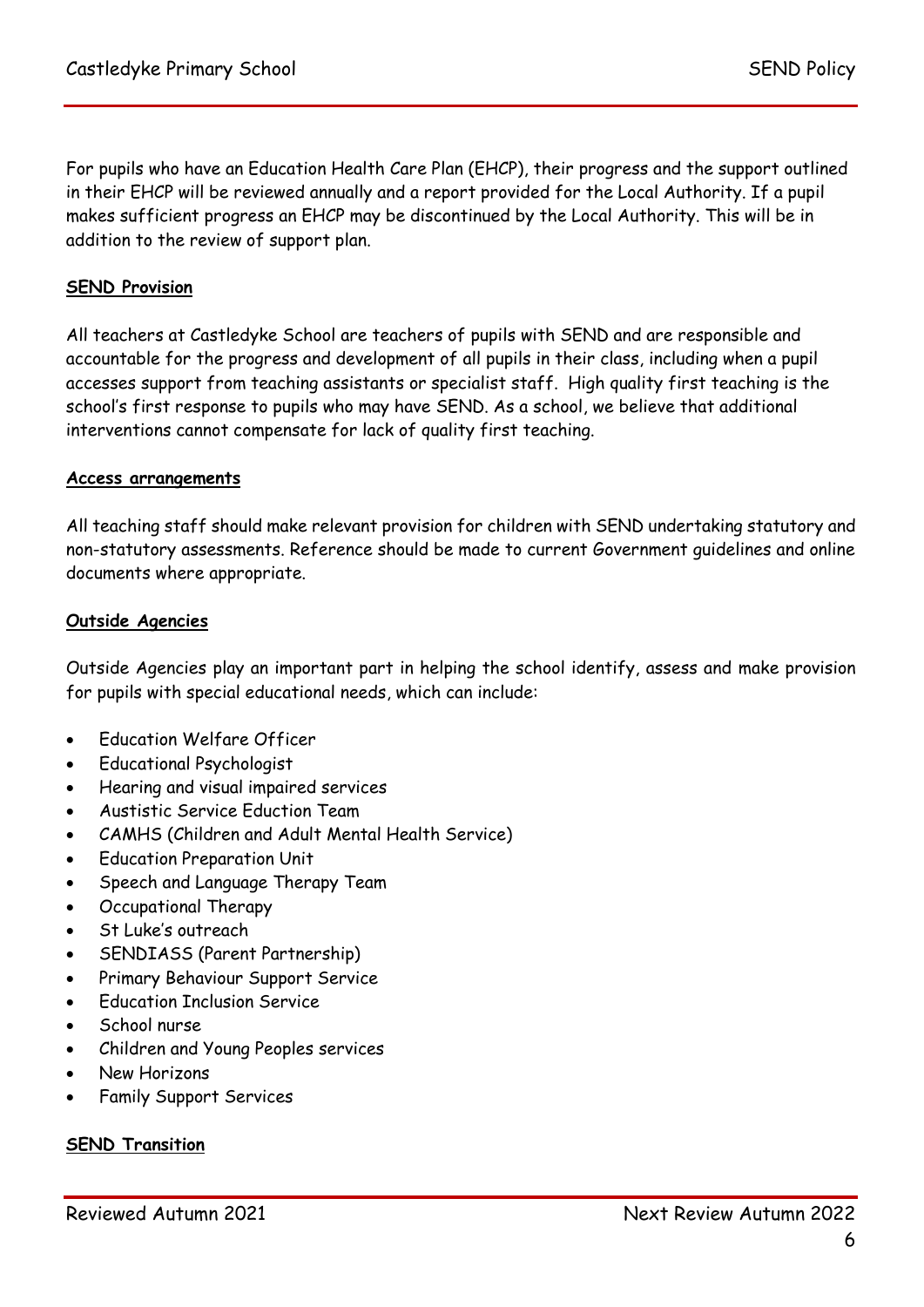- Wherever possible, the Secondary SENCo will be invited to attend Year 5/6 annual reviews of pupils with an EHCP.
- SENCo/Foundation staff liaise with pre-school providers in the summer term to identify and plan to support children with known SEND.
- Teaching and support staff will identify pupils new to the school who may require additional support.
- Parents are encouraged to contact the SENCo if they have concerns about the progress of their child.

## **Procedures used by the school for working with SEND pupils**

Once a pupil is identified as having SEND, they are placed on the school's SEND register and categorised as requiring SEND Support. A support plan is created, shared with all staff and the intervention is determined.

The procedures follow the SEND Code of Practice 2014. The school employs a graduated response (assess, plan, do, review) for those pupils with an IEP, IBP, and Statement of SEND or EHCP.

- **Assess** this involves clearly analysing the pupil's needs based on progress and attainment, views of the pupil and parents/carers, and any reports by external agencies
- **Plan** support plan is created in consultation with parents/carers and pupils
- **Do** class teachers are responsible for the implementation of the support plan including directing support programmes and interventions
- **Review** the support plan will be reviewed by teachers at regular intervals to evaluate impact including views of pupils and parents/carers
- The SENCo, with teaching staff, parents and the child are involved in the review of the IEP/IBP and decide upon the next steps.
- If it is felt by all involved, that the school alone cannot meet the needs of the pupil then the SENCo will begin collating evidence for the application of an Education Health Care Plan.
- If a pupil makes expected progress and it is sustained across the curriculum, and all stakeholders are in agreement, then the pupil will exit the SEND register but their progress will be monitored closely at the normal school assessment periods.

## **Supporting pupils and families**

- (a) The role played by parents of children with SEND:
	- The school will ensure that parents and pupils are involved in all discussions and decisions about what SEND provision should be made.
	- Castledyke School recognises that parents hold key information, knowledge and experience to contribute to the shared view of the best way to support behaviour and learning. The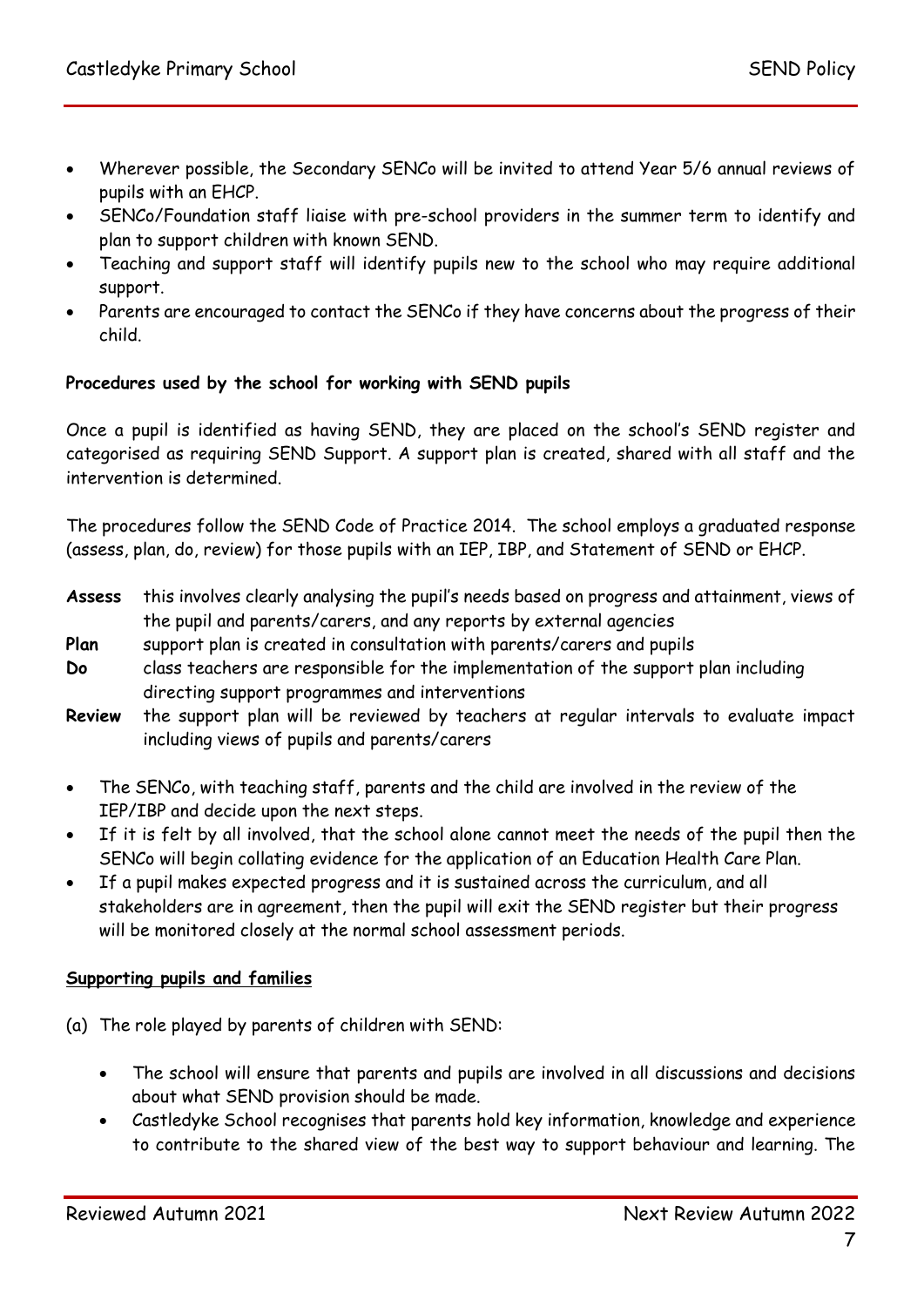views of the pupils and their parents will be heard and incorporated into the planning to meet their needs.

(b) Local Offer:

- The local offer for North Lincolnshire can be found on their designated website. This holds all relevant information on education, health and social services; as well as links to the school's SEND Information Report.
- The school's SEND Information Report can be found on the school website.

#### **Supporting pupils at school with medical conditions**

The school recognises that pupils at school with medical conditions should be properly supported and the school will comply with its' duties under the Equality Act 2010 (see School's Supporting Pupils at School with Medical Conditions Policy)

## **Arrangements for providing access to a balanced and broadly based curriculum for pupils with SEN and/or disabilities**

 Pupils with SEND do not follow a different curriculum to other pupils. Where appropriate, reasonable steps are taken to modify the curriculum for pupils with SEND.

#### **Staffing arrangements**

Different aspects of special educational needs provision are supported by class teachers, SENCo, teaching assistant support, learning mentors, specialist teachers and health professionals.

- a) The SENCo is responsible for:
	- overseeing the day-to-day operation of the school's SEND policy;
	- liaising with and advising fellow teachers;
	- managing the SEND teaching assistants, Behaviour teaching assistants and Learning Mentor;
	- overseeing the work of the school counsellor;
	- coordinating provision for pupils with special educational needs;
	- overseeing the records on all pupils with SEND;
	- $\bullet$  liaising with parents of pupils with SEND;
	- contributing to the in-service training of staff
	- liaising with external agencies, including educational psychology services, medical and social services and voluntary bodies.
	- reporting and reviewing the progress of SEND pupils for the Governing body; and

#### b) In relation to each of the registered pupils who have SEND: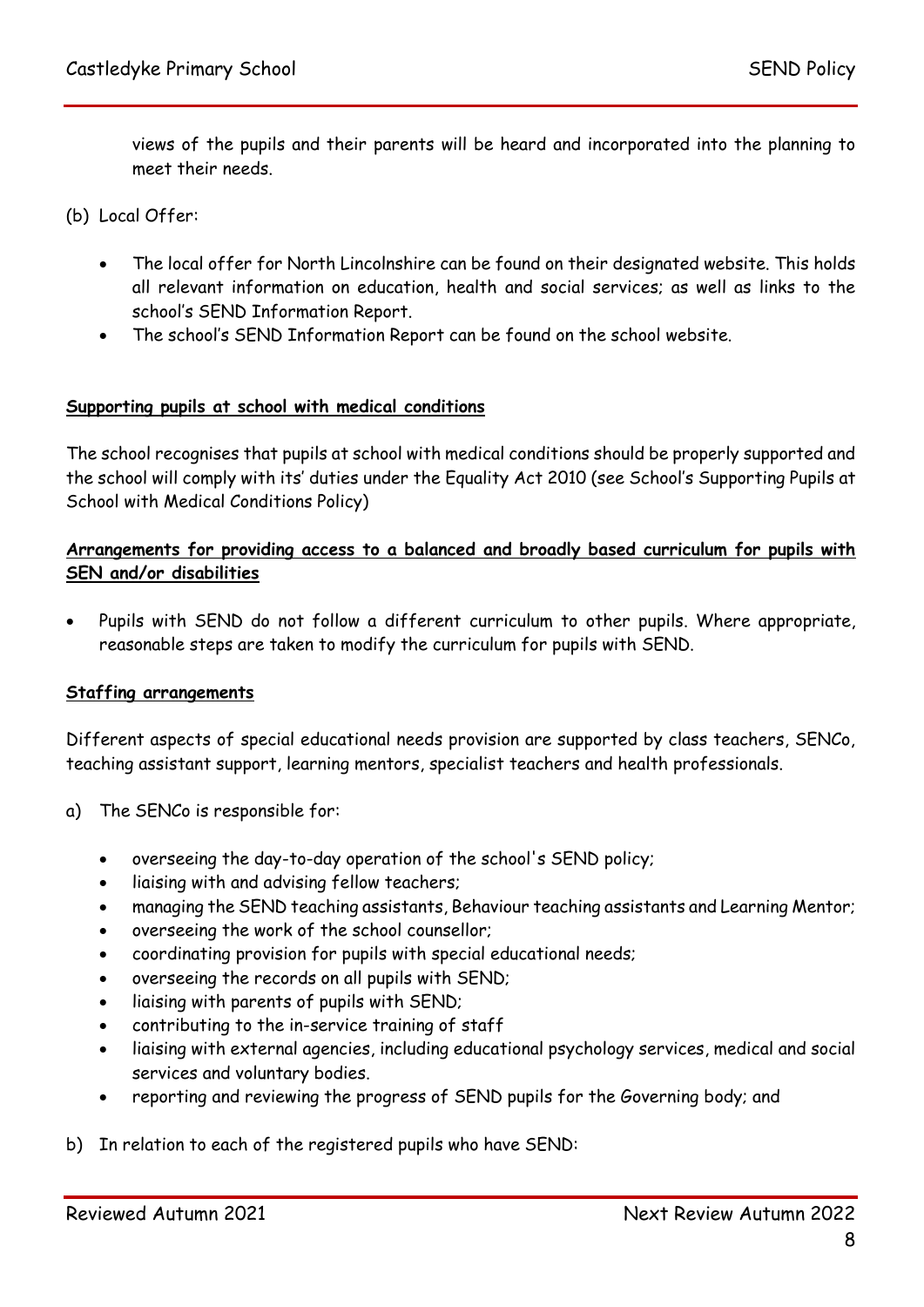- identifying the pupil's SEND;
- monitoring the effectiveness of any SEND provision made for the pupil;
- securing relevant services for the pupil where necessary;
- ensuring that records of the pupil's SEND and the SEND provision meet those needs are maintained and kept up to date;
- liaising with and providing information to a parent of the pupil on a regular basis about that pupil's SEND and the SEND provision being made for those needs;
- ensuring that, where the pupil transfers to another school or educational institution, all relevant information about the pupil's SEND and the SEND provision made to meet those needs is conveyed to the governing body or (as the case may be) the proprietor of that school or institution; and
- promoting the pupil's inclusion in the school community and access to the school's curriculum, facilities and extra-curricular activities.

## **Resources allocated to and amongst pupils with SEND**

- Teaching Assistants are allocated to undertake specific programmes and interventions identified.
- Purchase and maintenance of specialist software.
- Additional resources and specialist equipment are purchased when necessary.

## **Monitoring, evaluation and review**

- Provision for pupils with SEND is continually reviewed taking feedback from Staff, parents and pupils. This is then included in the regular review of the support plan.
- Changes in provision are recorded on the support plan to reflect this feedback and assessment.
- The overall progress and attainment of SEND pupils is reported by the SENCo to the Governing Body.

## **Parental Concerns/ Complaints**

If parents are concerned about any aspect of SEND provision at the school they are encouraged to contact the SENCo initially. Additional support and advice can be accessed through SENDIASS.

Arrangements are made by the governing body relating to treatment of complaints from parents of pupils with SEND concerning the provision made at the school should in the first instance be directed to the class teacher/SENCo. However, should a parent feel that his/her complaint has not been dealt with satisfactorily by the class teacher/SENCo he/she has the right to refer the matter to the Headteacher and governing body.

## **Arrangements made for In-service training**